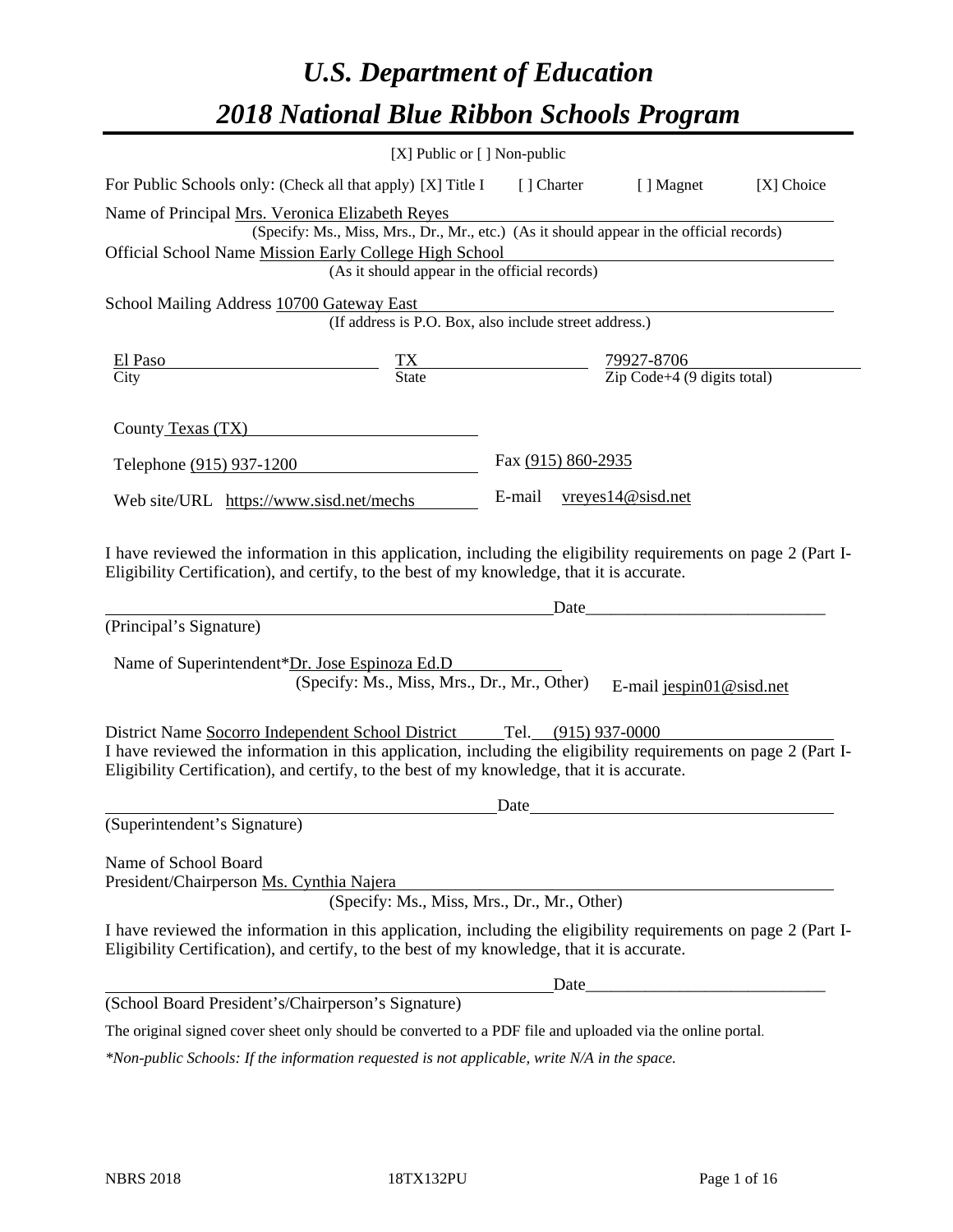The signatures on the first page of this application (cover page) certify that each of the statements below, concerning the school's eligibility and compliance with U.S. Department of Education and National Blue Ribbon Schools requirements, are true and correct.

- 1. The school configuration includes one or more of grades K-12. (Schools on the same campus with one principal, even a K-12 school, must apply as an entire school.)
- 2. All nominated public schools must meet the state's performance targets in reading (or English language arts) and mathematics and other academic indicators (i.e., attendance rate and graduation rate), for the all students group and all subgroups, including having participation rates of at least 95 percent using the most recent accountability results available for nomination.
- 3. To meet final eligibility, all nominated public schools must be certified by states prior to September 2018 in order to meet all eligibility requirements. Any status appeals must be resolved at least two weeks before the awards ceremony for the school to receive the award.
- 4. If the school includes grades 7 or higher, the school must have foreign language as a part of its curriculum.
- 5. The school has been in existence for five full years, that is, from at least September 2012 and each tested grade must have been part of the school for the past three years.
- 6. The nominated school has not received the National Blue Ribbon Schools award in the past five years: 2013, 2014, 2015, 2016, or 2017.
- 7. The nominated school has no history of testing irregularities, nor have charges of irregularities been brought against the school at the time of nomination. The U.S. Department of Education reserves the right to disqualify a school's application and/or rescind a school's award if irregularities are later discovered and proven by the state.
- 8. The nominated school has not been identified by the state as "persistently dangerous" within the last two years.
- 9. The nominated school or district is not refusing Office of Civil Rights (OCR) access to information necessary to investigate a civil rights complaint or to conduct a district-wide compliance review.
- 10. The OCR has not issued a violation letter of findings to the school district concluding that the nominated school or the district as a whole has violated one or more of the civil rights statutes. A violation letter of findings will not be considered outstanding if OCR has accepted a corrective action plan from the district to remedy the violation.
- 11. The U.S. Department of Justice does not have a pending suit alleging that the nominated school or the school district as a whole has violated one or more of the civil rights statutes or the Constitution's equal protection clause.
- 12. There are no findings of violations of the Individuals with Disabilities Education Act in a U.S. Department of Education monitoring report that apply to the school or school district in question; or if there are such findings, the state or district has corrected, or agreed to correct, the findings.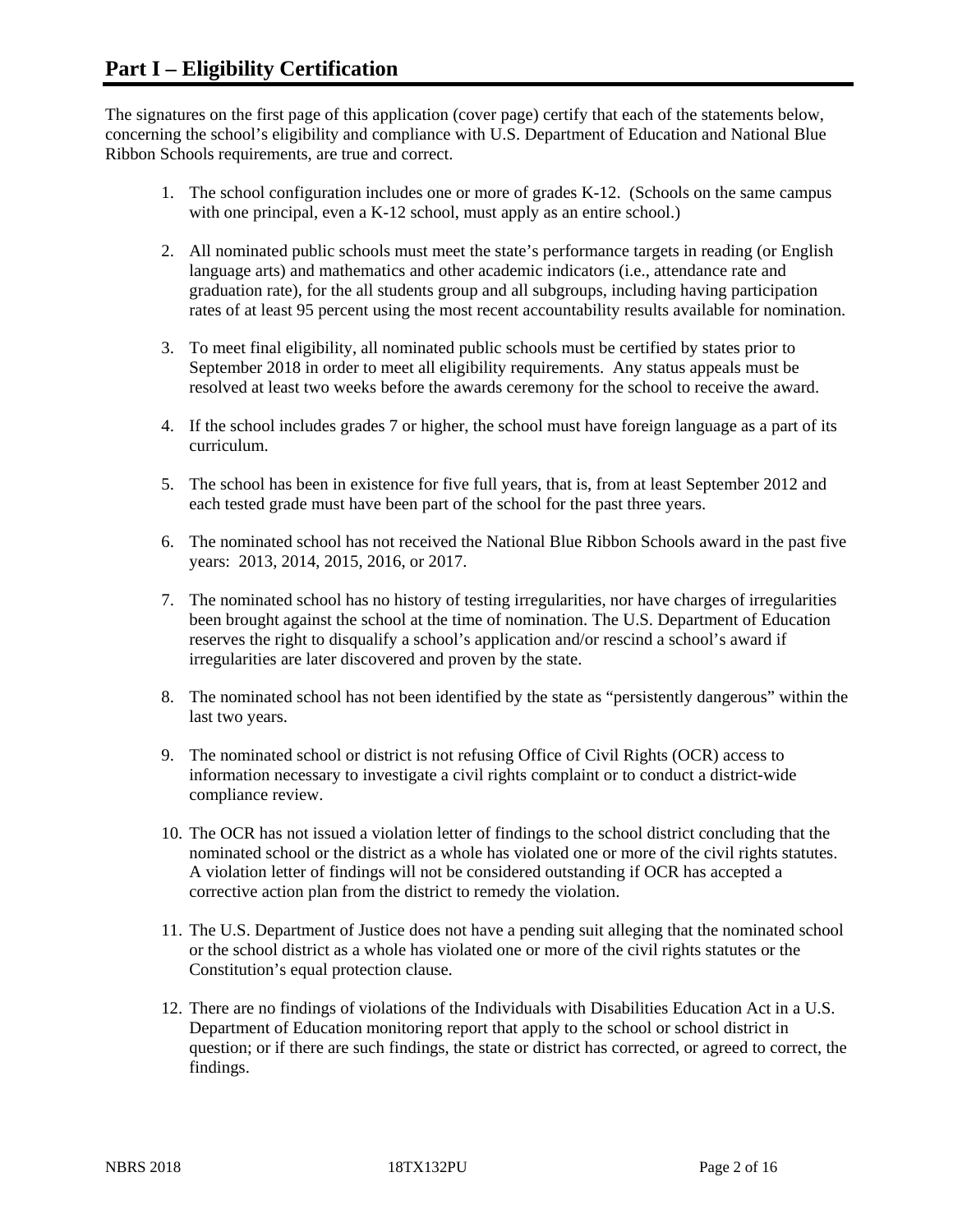# **PART II - DEMOGRAPHIC DATA**

#### **Data should be provided for the most recent school year (2017-2018) unless otherwise stated.**

#### **DISTRICT**

1. Number of schools in the district  $\frac{30}{20}$  Elementary schools (includes K-8) (per district designation): 9 Middle/Junior high schools 8 High schools 0 K-12 schools

47 TOTAL

**SCHOOL** (To be completed by all schools)

2. Category that best describes the area where the school is located:

[X] Urban or large central city [ ] Suburban [] Rural or small city/town

3. Number of students as of October 1, 2017 enrolled at each grade level or its equivalent in applying school:

| Grade                           | # of         | # of Females | <b>Grade Total</b> |
|---------------------------------|--------------|--------------|--------------------|
|                                 | <b>Males</b> |              |                    |
| <b>PreK</b>                     | 0            | $\theta$     | 0                  |
| $\mathbf K$                     | 0            | 0            | 0                  |
| $\mathbf{1}$                    | 0            | 0            | 0                  |
| 2                               | 0            | 0            | 0                  |
| 3                               | 0            | 0            | 0                  |
| 4                               | 0            | 0            | 0                  |
| 5                               | 0            | 0            | 0                  |
| 6                               | 0            | 0            | 0                  |
| 7                               | 0            | 0            | 0                  |
| 8                               | 0            | 0            | 0                  |
| 9                               | 44           | 96           | 140                |
| 10                              | 27           | 78           | 105                |
| 11                              | 41           | 78           | 119                |
| 12 or higher                    | 46           | 60           | 106                |
| <b>Total</b><br><b>Students</b> | 158          | 312          | 470                |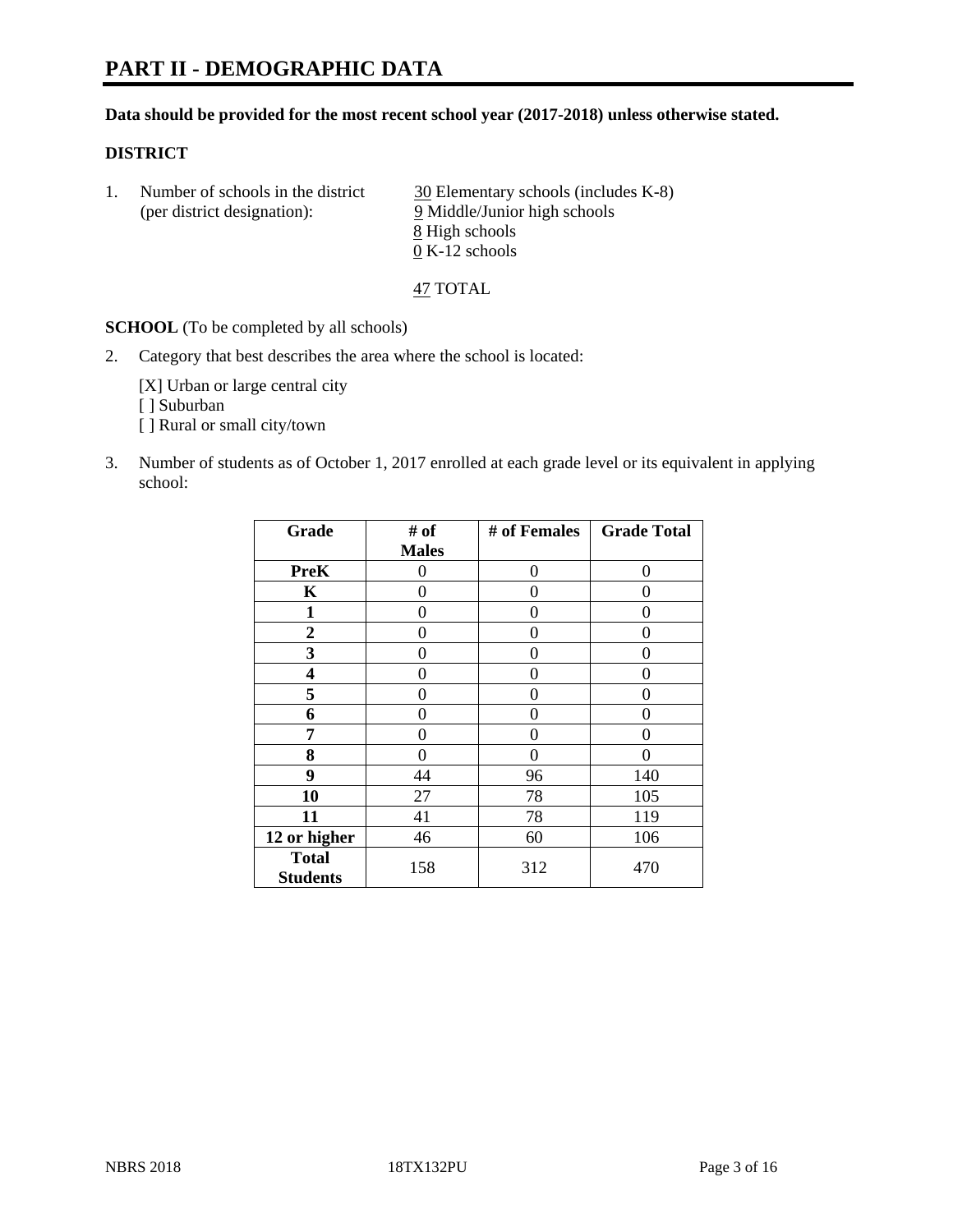the school: 1 % Asian

4. Racial/ethnic composition of  $\qquad 0\%$  American Indian or Alaska Native 1 % Black or African American 96 % Hispanic or Latino 0 % Native Hawaiian or Other Pacific Islander 2 % White 0 % Two or more races **100 % Total**

(Only these seven standard categories should be used to report the racial/ethnic composition of your school. The Final Guidance on Maintaining, Collecting, and Reporting Racial and Ethnic Data to the U.S. Department of Education published in the October 19, 2007 *Federal Register* provides definitions for each of the seven categories.)

5. Student turnover, or mobility rate, during the 2016 – 2017 school year: 1%

If the mobility rate is above 15%, please explain.

This rate should be calculated using the grid below. The answer to (6) is the mobility rate.

| <b>Steps For Determining Mobility Rate</b>         | Answer |
|----------------------------------------------------|--------|
| $(1)$ Number of students who transferred to        |        |
| the school after October 1, 2016 until the         |        |
| end of the 2016-2017 school year                   |        |
| (2) Number of students who transferred             |        |
| <i>from</i> the school after October 1, 2016 until | 5      |
| the end of the 2016-2017 school year               |        |
| (3) Total of all transferred students [sum of      |        |
| rows $(1)$ and $(2)$ ]                             | 5      |
| (4) Total number of students in the school as      |        |
| of October 1, 2016                                 | 459    |
| (5) Total transferred students in row (3)          |        |
| divided by total students in row (4)               | 0.01   |
| $(6)$ Amount in row $(5)$ multiplied by 100        |        |

6. English Language Learners (ELL) in the school:  $0\%$ 

1 Total number ELL

Specify each non-English language represented in the school (separate languages by commas): Spanish

7. Students eligible for free/reduced-priced meals: 71 % Total number students who qualify: 334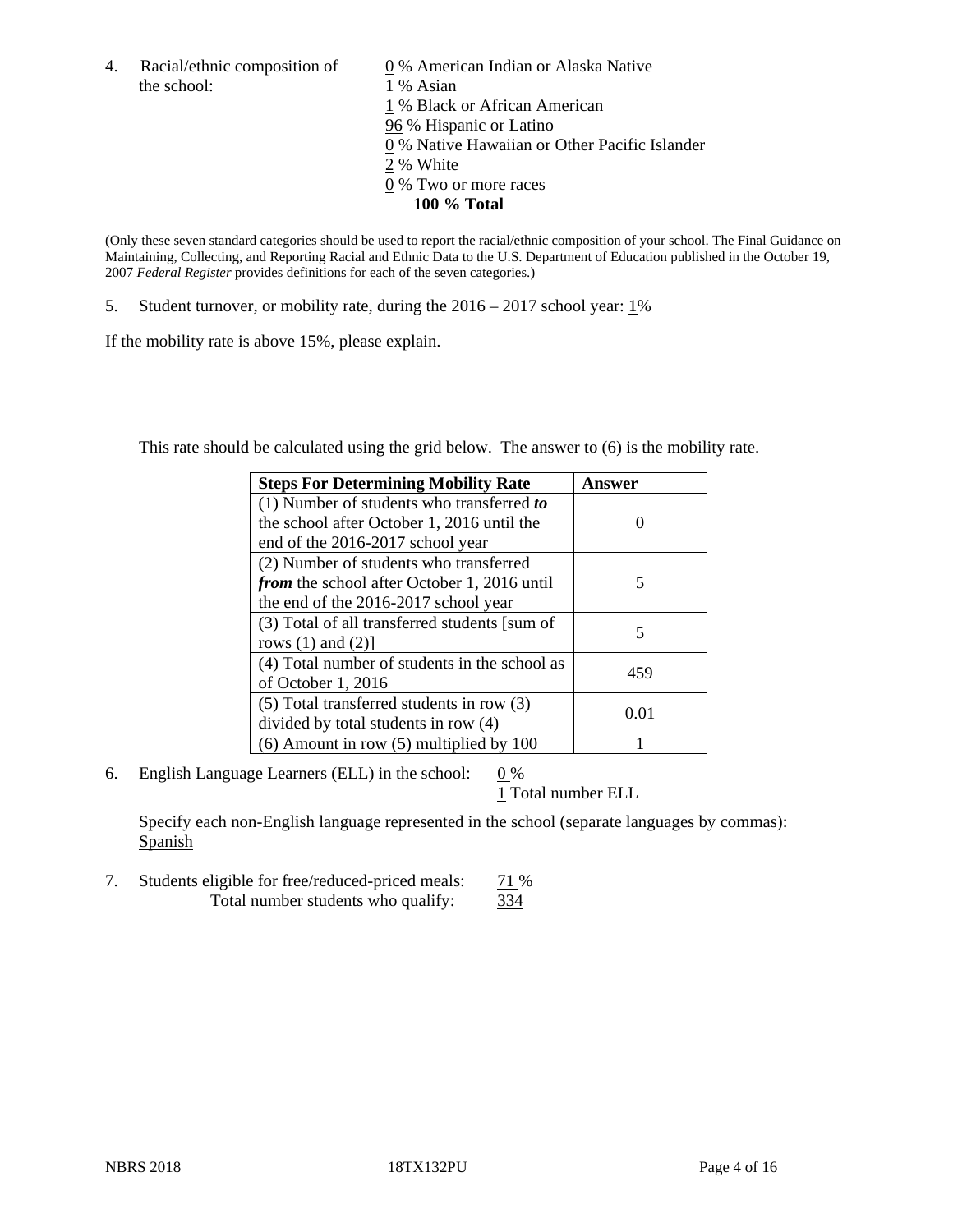3 Total number of students served

Indicate below the number of students with disabilities according to conditions designated in the Individuals with Disabilities Education Act. Do not add additional conditions. It is possible that students may be classified in more than one condition.

| 2 Autism                  | 0 Multiple Disabilities                   |
|---------------------------|-------------------------------------------|
| 0 Deafness                | 0 Orthopedic Impairment                   |
| 0 Deaf-Blindness          | 0 Other Health Impaired                   |
| 0 Developmentally Delayed | 0 Specific Learning Disability            |
| 0 Emotional Disturbance   | 0 Speech or Language Impairment           |
| 0 Hearing Impairment      | 0 Traumatic Brain Injury                  |
| 0 Intellectual Disability | $1$ Visual Impairment Including Blindness |

- 9. Number of years the principal has been in her/his position at this school:  $1$
- 10. Use Full-Time Equivalents (FTEs), rounded to nearest whole numeral, to indicate the number of school staff in each of the categories below:

|                                                                                                                                                                                                                                | <b>Number of Staff</b>      |
|--------------------------------------------------------------------------------------------------------------------------------------------------------------------------------------------------------------------------------|-----------------------------|
| Administrators                                                                                                                                                                                                                 | $\mathcal{D}_{\mathcal{A}}$ |
| Classroom teachers including those<br>teaching high school specialty                                                                                                                                                           | 25                          |
| subjects, e.g., third grade teacher,<br>history teacher, algebra teacher.                                                                                                                                                      |                             |
| Resource teachers/specialists/coaches<br>e.g., reading specialist, science coach,<br>special education teacher, technology<br>specialist, art teacher, etc.                                                                    |                             |
| Paraprofessionals under the<br>supervision of a professional<br>supporting single, group, or classroom<br>students.                                                                                                            | $\Omega$                    |
| Student support personnel<br>e.g., guidance counselors, behavior<br>interventionists, mental/physical<br>health service providers,<br>psychologists, family engagement<br>liaisons, career/college attainment<br>coaches, etc. | 3                           |

11. Average student-classroom teacher ratio, that is, the number of students in the school divided by the FTE of classroom teachers, e.g.,  $22:1$  19:1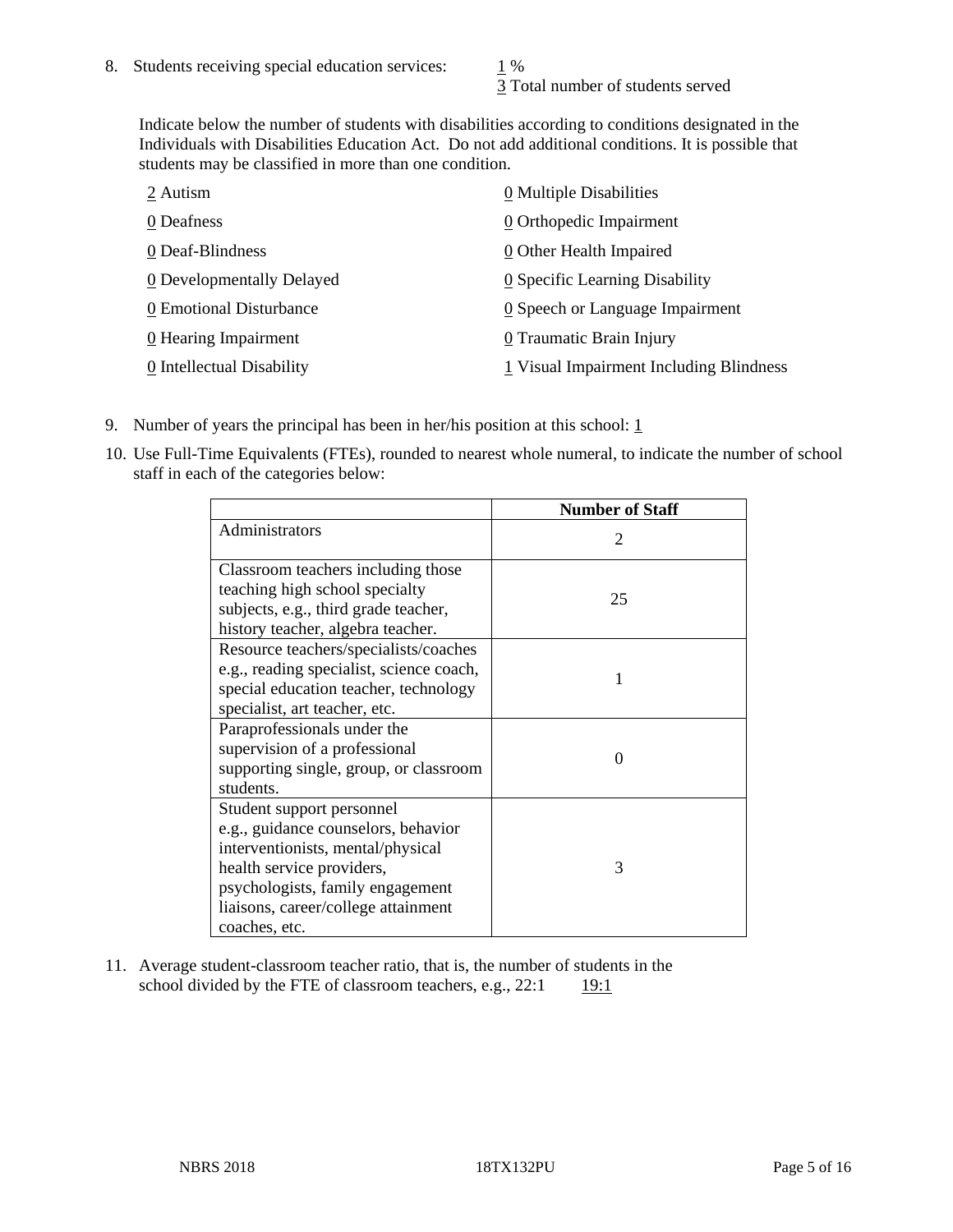12. Show daily student attendance rates. Only high schools need to supply yearly graduation rates.

| <b>Required Information</b> | 2016-2017 | 2015-2016 | 2014-2015 | 2013-2014 | 2012-2013 |
|-----------------------------|-----------|-----------|-----------|-----------|-----------|
| Daily student attendance    | 98%       | 98%       | 98%       | 98%       | 98%       |
| High school graduation rate | 100%      | 00%       | 00%       | 100%      | 00%       |

#### 13. **For high schools only, that is, schools ending in grade 12 or higher.**

Show percentages to indicate the post-secondary status of students who graduated in Spring 2017.

| <b>Post-Secondary Status</b>                  |     |
|-----------------------------------------------|-----|
| Graduating class size                         | 109 |
| Enrolled in a 4-year college or university    | 79% |
| Enrolled in a community college               | 21% |
| Enrolled in career/technical training program | 0%  |
| Found employment                              | 0%  |
| Joined the military or other public service   | 0%  |
| Other                                         | 0/  |

14. Indicate whether your school has previously received a National Blue Ribbon Schools award. Yes X No

If yes, select the year in which your school received the award. 2012

15. In a couple of sentences, provide the school's mission or vision statement.

Provide a unique educational opportunity in a college campus setting that challenges students to excel in their academic and personal endeavors.

16. **For public schools only**, if the school is a magnet, charter, or choice school, explain how students are chosen to attend.

Mission Early College High School's admission process meets the Texas Early College High School Blueprint guidelines. Currently, Mission Early College utilizes a performance-blind, open-access lottery system that considers all applicants. The use of this system allows an equal opportunity to all students regardless of their background or academic performance.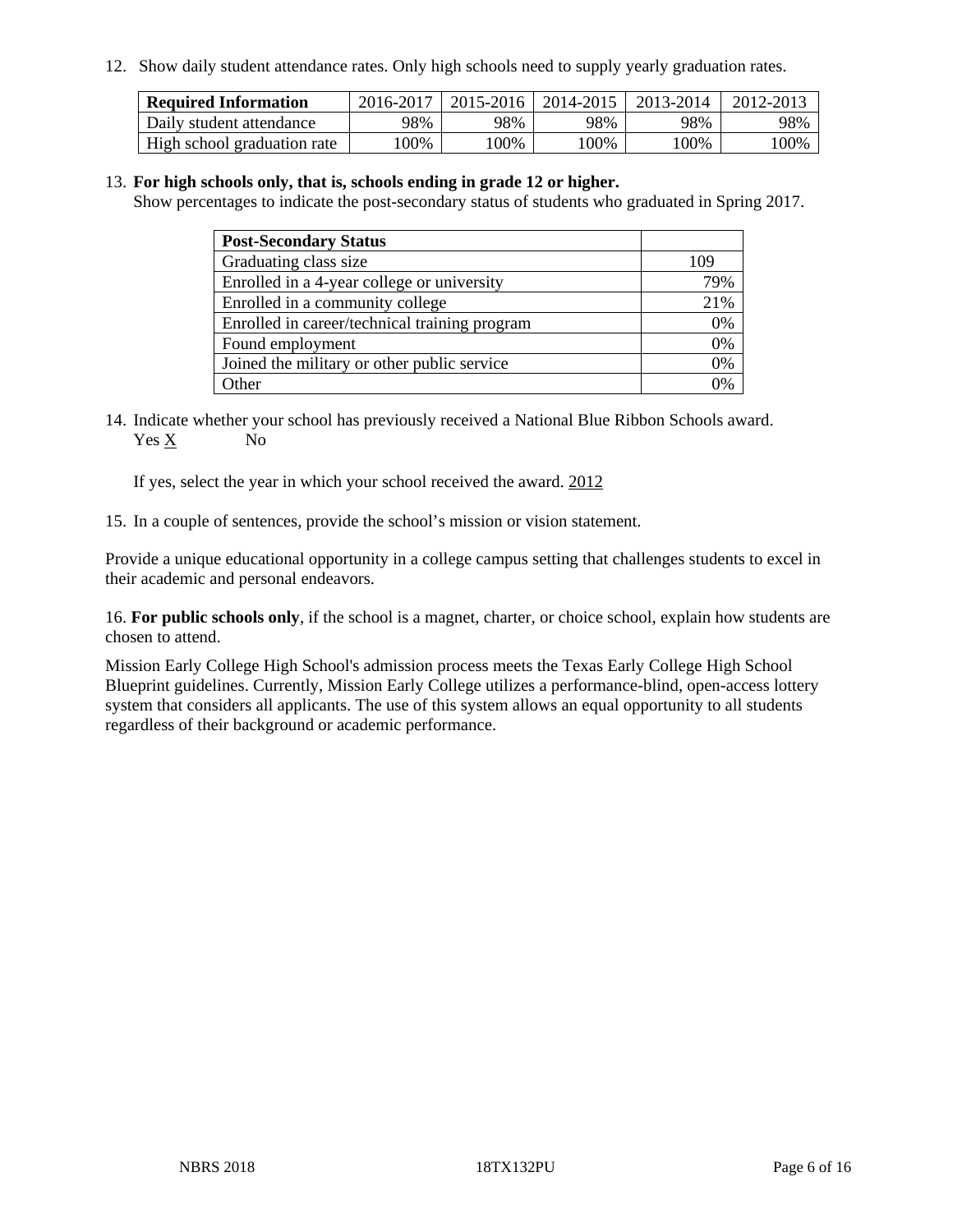# **PART III – SUMMARY**

Mission Early College High School (MECHS) strives to promote a highly rigorous and flexible environment that ensures students earn an associate's degree along with their high school diploma. MECHS was founded on and continues to believe that motivated high school students are ready, willing, and able to tackle college coursework. Through a partnership with El Paso Community College (EPCC), MECHS maintains a unique vision enabling students to move from freshman year through the first two years of college in only four years. After earning their associate's degree, seniors have the opportunity to take upper level courses through a partnership with the University of Texas at El Paso (UTEP).

A campus goal is to ensure student success at an accelerated level for a population of low-economic, first generation students. MECHS was the first of its kind in El Paso and as a result of its success, there are now 12 other Early College High Schools (ECHS) in the city. MECHS has been honored by numerous entities such as Newsweek (2014), National Center for Urban School Transformation (2016), U.S. News & World Report (both in Texas and nationally), Texas Education Agency (yearly), and Educational Results Partnership & Institute for Educational Productivity (2016), to name a few. Above all, the campus is proud of the fact that it is a 2012 National Blue Ribbon School.

In its 12 years, MECHS has established numerous traditions including Autumn Festival, intramural lunch sports, Mr. & Miss Mission, Talent Show, Club & Organization Fair, and Stoling Ceremonies. MECHS is dedicated to providing full and fulfilling high school and college experiences, with such activities as Prom, Homecoming, and Pep Rallies. Much of what makes MECHS successful is a result of countless extra hours provided by the faculty, student leaders, and administrators because they are passionate about the accomplishments and experiences of MECHS students.

MECHS innovated and continues the creative use of "Flexible Friday." Flex Friday allows sophomores seniors to set their own schedule from a list of provided curriculum and enrichment sessions. Teachers offer engaging activities, guest speakers, art, theater, tutoring, opportunities for advancement on college courses, group project meetings, and participation in clubs and organizations. Students choose a schedule that works for them focused on areas of reinforcement, enhancement, and interest. MECHS has been praised for pioneering this creative and flexible model, which allows the students to further their academic and campus/community experiences.

There are many strengths contributing to the successful campus model. The campus provides rigor, depth of knowledge, and intense college level work in high school. The students are treated as college students, with care and compassion. The campus focuses on its smaller campus atmosphere, where the highly educated faculty and staff know the students by name and background. Doing more with less is central to MECHS' success. MECHS offers students comprehensive core, fine arts, and technology programs, with major emphasis on clubs, organizations, and community involvement. The more positive experiences students have on campus, the more successful they will be. Student success in college courses does not happen by chance; a safe, supportive, and enriching environment to facilitate these complex transitions is vital. All staff members mentor and guide students through high school, college, and beyond.

Upon graduation, MECHS alumni do not disappear. MECHS stays in contact with many of the graduates, following their triumphs, and supporting them. The campus is a safe haven for students, where they feel comfortable to attend and to return. MECHS instills a passion for giving back to the community, and the students, faculty, and staff make every day count as a home-away-from-home.

MECHS prides itself as the First and Best ECHS. MECHS leads in ECHS education and promotes innovative small-campus learning. Since receiving a Blue Ribbon Award in 2012, MECHS has become a model campus and program for early college campuses in the district, city, across the nation, and internationally. As a past Blue Ribbon School, the award has positively impacted MECHS' curriculum and instruction as well as its climate and culture. MECHS faculty, staff, and administrators continue to use the Blue Ribbon Award as motivation for providing exemplary instruction while maintaining a positive climate and culture. For example, teachers continuously reflect on their teaching styles and constantly tailor their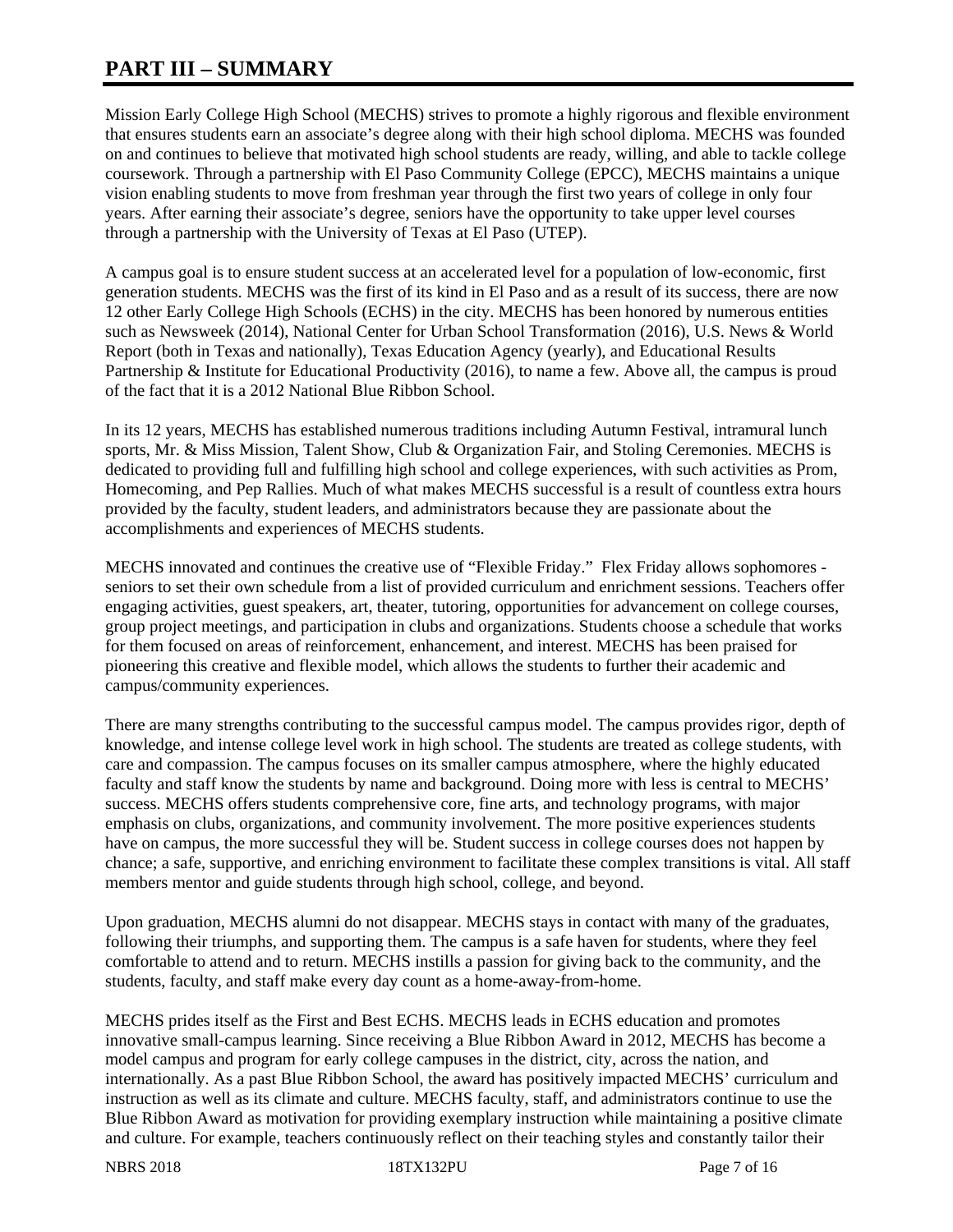educational approach to fit the needs of every student. MECHS continues to reevaluate its success as a Blue Ribbon School and incorporates data analysis to identify campus needs and guide its professional development choices. The campus' reputation has allowed it to host national and international visitors and showcase the groundbreaking and effective methods used for reaching at-risk students.

The campus mascot, the Phoenix, symbolizes immortality and renewal. The vision for the campus is one of rebirth and rejuvenation. Students move beyond the limited experiences with which they enter, expanding on their successes. The campus culture embraces new methods, talents, and education that extend beyond the classroom. Dreams become reality through hard work, perseverance, and character building. As the students rise from the ashes of disadvantages, they undergo a meteoric transformation of endless possibilities.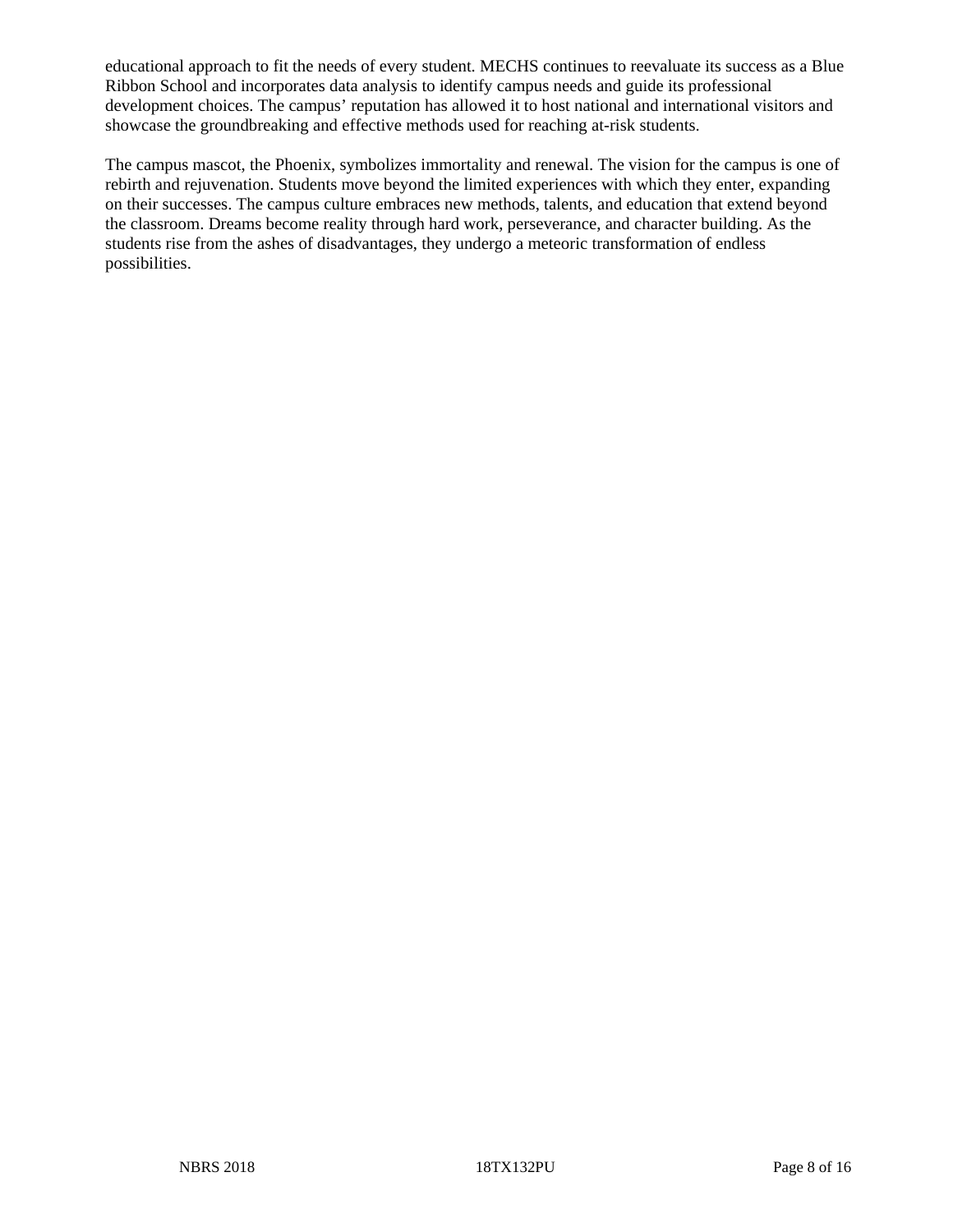# **1. Core Curriculum:**

MECHS' core curriculum is characterized by adherence to common standards for high-quality instructional practice. While the core curriculum is directly aligned to the Texas Essentials of Knowledge and Skills (TEKS), it effectively integrates the Knowledge and Skills for University Success (KSUS) and Advanced Placement (AP), promoting a rigorous and challenging curriculum which allows students to evaluate and synthesize their learning. Best practices such as collaborative group work, writing to learn, inquiry-based lessons, scaffolding, and literacy groups are integrated into all disciplines and enable students of diverse skill levels and backgrounds to access challenging material successfully. The curriculum exemplifies flexibility and adaptability to meet the needs of students while raising the level of teaching.

Incoming freshmen attend a one-week intensive Bridge Camp in which students focus on the academic skills necessary to achieve success at the college level. At the end of the week, the students take the Texas Success Initiative (TSI) test to determine placement for college classes. Students who pass their reading TSI before their freshman year are placed in three college courses: Biology Lecture, Biology Lab, and Education 1300, which introduces students to learning strategies such as note-taking, research skills, and ethical and critical thinking; it is the cornerstone to success in all disciplines.

The goal of the English department is to produce individuals capable of understanding and communicating language at a level of sophistication that allows them to be savvy consumers of information in a variety of formats. It offers a rigorous program of study connecting reading, writing, critical thinking, and research skills with other disciplines. To prepare students for college-level English classes, freshmen and sophomores are enrolled in Pre-AP courses, which integrate TEKS, Pre-AP, and KSUS standards. Juniors take Dual Credit English, earning credits for college freshman English, while seniors take college British Literature. Being vertically aligned allows students to learn how to analyze a variety of texts and create projects to showcase their insight and understanding. The progression of sophistication and knowledge in student projects such as storyboards, posters, and skits can be seen throughout the campus and grade levels. All English courses also require students to write research papers using the Modern Language Association (MLA) format, text analyses, and reflective essays to synthesize their learning within and across the curriculum.

The math department has an accelerated curriculum allowing many MECHS students to achieve college level Calculus II while still in high school. The math curriculum integrates high school, Pre-AP, and KSUS standards in order to prepare students for the rigors of college level math. Freshmen and sophomores take Pre-AP Algebra I, Pre-AP Algebra II, or Pre-AP Geometry to help build a solid foundation. By the end of their sophomore year, qualifying students are enrolled in Dual Credit Pre-Calculus or Dual Credit Business Math. Writing and project-based learning are integrated into the curriculum, which helps students solidify their knowledge of math and learn how to apply it to the world around them.

Science at MECHS consists of courses that integrate TEKS, Pre-AP, AP, and KSUS standards. After taking Dual Credit Biology Lecture and Lab at the freshman level, students take either Pre-AP or Dual Credit Chemistry their sophomore year and Pre-AP Physics their junior year. Seniors have a choice of taking Dual Credit Anatomy and Physiology, AP Environmental Science, Astronomy, or Scientific Research and Design. The science curriculum integrates the scientific method and contextual understanding with hands-on learning. Inquiry-based labs are conducted in all science classrooms at least twice a week to help students grasp and master difficult concepts. From dissecting organisms to finding solutions to environmental issues, students are fully immersed in the scientific world. Because of this, MECHS' success at the district, city, and state science fairs grows each year. Finally, science classes often give back to the community by cleaning surrounding areas and re-establishing the nearby Rio Grande Bosque.

Integrating TEKS, AP, and KSUS standards, the Social Studies curriculum offers an intensive study of analytical thinking skills applicable to other disciplines with particular focus in writing and research. Freshman take AP Human Geography, which allows students to build a solid foundation on the evolution of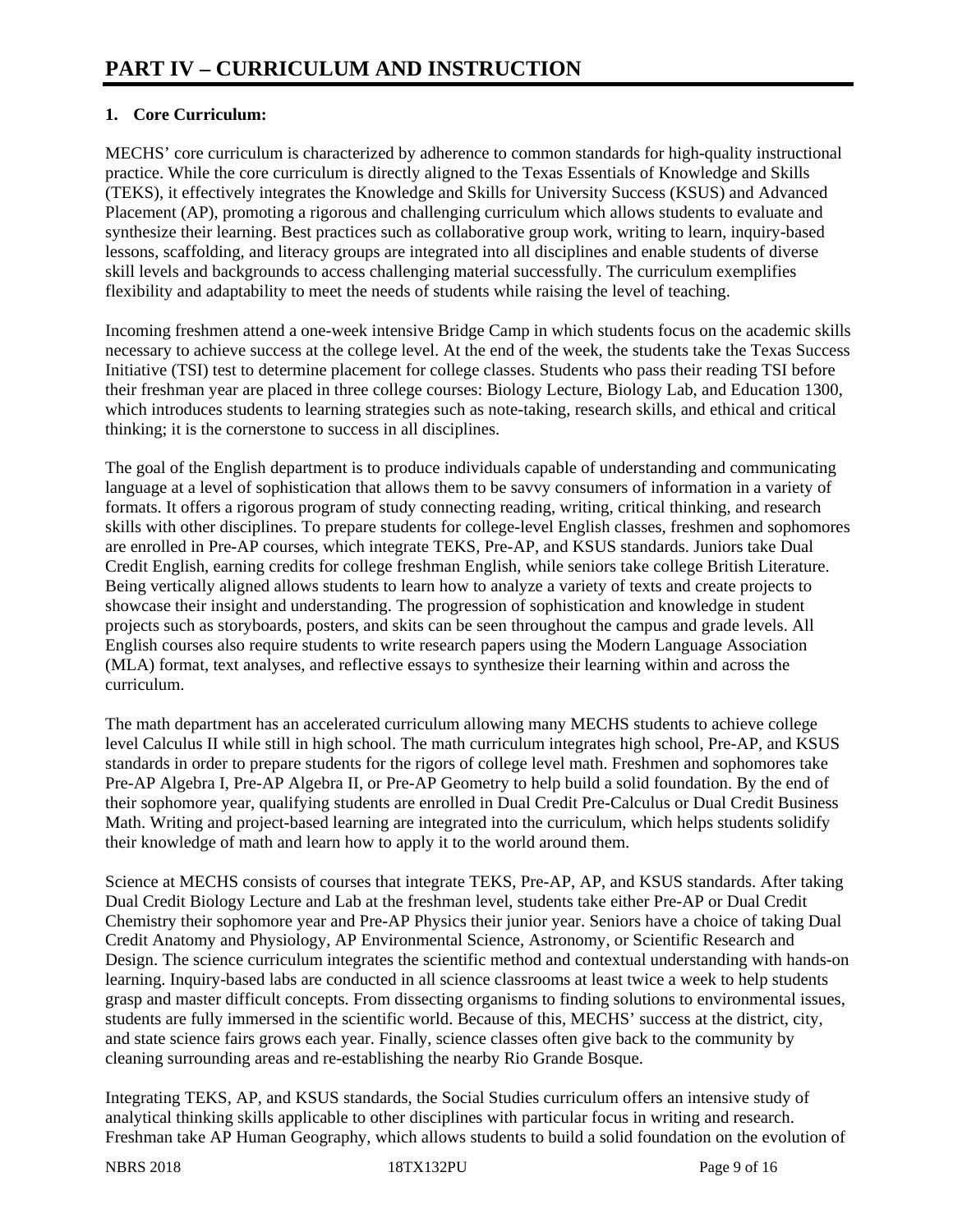human, social, political, and economic interactions with each other, their environment, and their world. Sophomores are enrolled in both AP World History and Dual Credit Government, which allows students to understand world events through a political lens. Finally, juniors take Dual Credit U.S. History, in which students learn about significant events and figures that helped shape the country.

With the entire faculty holding Master's degrees, MECHS is able to offer 49 sections of dual credit courses to its students. Courses that are not coded dual credit are offered at either the AP or Pre-AP level. The curriculum offered at MECHS holds the appropriate foundational knowledge and skills necessary to begin studies in any career path. In addition, the curriculum is directly linked to college and career readiness, which has enabled MECHS students to secure both paid and unpaid internships at a wide variety of industries, such as the Federal Reserve Bank of Dallas, the Federal Bureau of Investigation, and the office of Texas State Representative, Cesar Blanco.

# **2. Other Curriculum Areas:**

MECHS offers a wide range of courses and activities which center on the goal of ensuring students have access to a diverse and well-rounded education that focuses on the whole student. MECHS is proud of the curriculum it offers outside of the core contents and the opportunities provided for students.

All MECHS students have the opportunity to become participants in the campus' performing arts programs: music and dance. Both programs are aligned to the TEKS to provide a strong foundation in the performing arts. The campus' music program offers four disciplines: guitar, piano, orchestra, and choir. Campus musicians attend music class during the school day, and the members utilize both lunch and after school to practice and receive extra tutelage from the campus music teacher. MECHS students perform in concerts and participate in both regional and state contests. In addition to the MECHS music program, the campus has an award-winning dance group, The Flames. Open to all grade levels, The Flames are a competitive dance group, which focuses on a variety of dance styles. Students who have been chosen to be members of The Flames practice during the school day, and they utilize after school and Flex Friday to perfect their routines and ensure they are ready for the various competitions they enter.

The campus physical education (PE) program works closely with the health course to ensure students are not only engaged in an active lifestyle, but also have the knowledge regarding nutrition to ensure they maintain their health. Both programs are guided by the TEKS. MECHS' PE program is available to all grade levels, and many students decide to enroll beyond the state requirements and continue their active lifestyle. The PE program incorporates a variety of classes: foundations, weights and conditioning, aerobics, and yoga. The goal of the PE program is to ensure students have been introduced to a variety of activities which garner enough interest for them to continue an active lifestyle beyond their time at MECHS. In addition to the PE program, MECHS' health course focuses on educating the students about a healthy lifestyle. The health course at MECHS consists of sophomores who are given instruction into not only what encompasses a healthy lifestyle but also risk factors which can endanger a healthy lifestyle. MECHS prides itself on its ability to foster students to become active and healthy participants of society.

MECHS' foreign language focuses on the acquisition of Spanish. All students are required to enroll and complete two credits of Spanish, which incorporate the TEKS in its planning and structure. The campus offers Dual Credit Spanish, AP Spanish, and Spanish I-III. Students are taught foundational skills, verb tense, conjugation, conversational language, culture, writing, and literature. MECHS has chosen to offer Spanish courses which go beyond the state requirement so all students have the ability to pursue courses in which they may gain college credit and a stronger foundation of the Spanish language and its components. The foreign language program at MECHS ensures all its students not only know the language but the importance of traditions and customs as well.

All freshmen take Business Information Management (BIM) as their technology course. This rigorous course focuses on obtaining certifications in different software programs. Students learn critical thinking, problem solving, digital platforms, and basic programming skills. With a focus on marketable computer skills, students share their knowledge with teachers and the community through computer workshops. While BIM uses the TEKS to help foster instruction, the program focuses on areas such as creativity, innovation,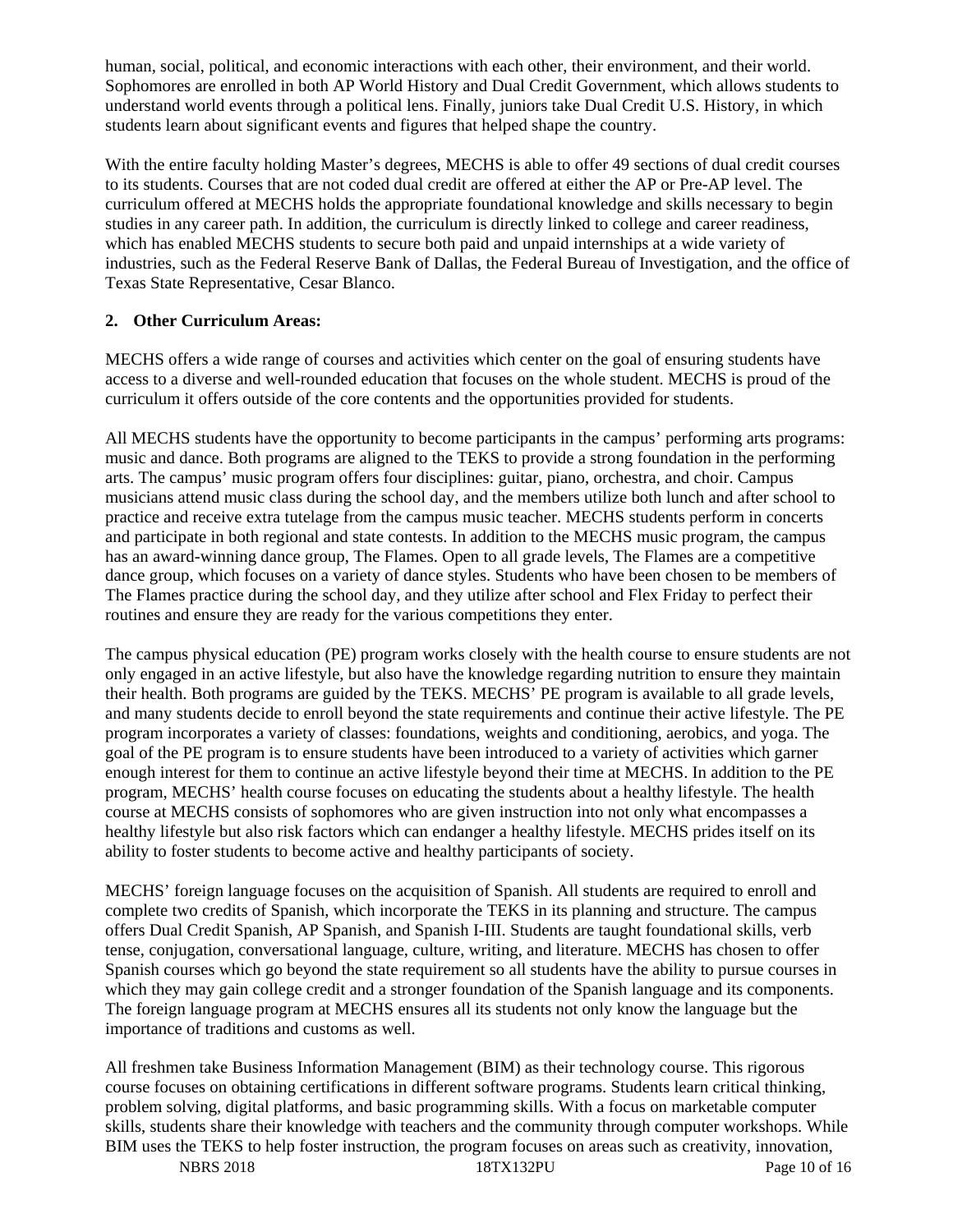communication, collaboration, research, and digital citizenship to prepare students to incorporate technology in a real-world setting. Sophomores are required to take a half credit of Financial Literacy, which focuses on consumer practices and responsibilities, the money management process, decision making skills, the impact of technology, and preparation for different careers. Guided by the TEKS, the course prepares students to make conscientious decisions about finances and helps prepare them to become self-sufficient and contributing members of society.

Commercial Photography and Graphic Design courses continue a Career and Technical Education (CTE) Pathway and are offered predominantly to sophomores - seniors. Students learn real-world technology skills in the creation of various products: the yearbook, newsletter, broadcast, school portraits, flyers/posters, videos, clothing, multimedia projects, and more. Project Lead the Way and an afterschool Robotics Club are CTE options for our students interested in engineering.

## **3. Instructional Methods, Interventions, and Assessments:**

MECHS' instructional approach revolves around the development and support of a college-ready focus in the classroom. Teachers use a variety of instructional methods to help the students learn and master the curriculum. Teachers use lesson scaffolding to ensure each student has a strong foundation in each respective curriculum. As students develop a solid curricular foundation, student learning progresses through the incorporation of differentiated instructional methods. Differentiated instruction at MECHS includes the use of the six components of the Common Instructional Frameworks provided for early college design. These strategies include writing to learn, cooperative group work, scaffolding, questioning, frequent small group purposeful talk, and literacy groups. For example, writing to learn is a campus initiative expecting all teachers to incorporate writing in their lessons on a daily basis. Even the elective classes, such as P.E. and Music, integrate writing with prompts such as, "Describe which muscles are used in burpees." In regard to cooperative group work, teachers are strategic in grouping their students. Groups are based on academic and behavioral needs, and are constantly monitored and adjusted throughout the year. In addition, teachers incorporate the Fundamental Five strategies of recognizing and reinforcing learning, framing the lesson, and actively monitoring in the power zone. To be specific, teachers frame their lessons in studentfriendly terms in order for students to preview the day's objective and goals, which allows them to monitor their own learning. The purpose of these differentiated instructional techniques is to provide students of all skill levels access to complex information needed to meet state and college readiness standards.

MECHS also prides itself in the inclusion of technology in the classroom. Through a 1:1 initiative, all MECHS students are given a laptop allowing both teachers and students to use a variety of interactive technological programs. Technology allows students to take ownership of their learning and acquire the content. Through a large variety of instructional methods, MECHS students build the necessary skills to become global learners.

MECHS is proud of its instructional approach and is also proactive in providing interventions to ensure success for all students in all facets of their instruction. The campus has a specific plan for identifying students who need extra help and for providing that help on a week-by-week basis. Core subjects provide morning tutoring on different days in order to avoid conflict. Teachers identify students who need tutoring and parents are informed via phone calls, email, and text messages. Students have access to additional tutoring in both their classrooms and in a tutoring lab before school, during lunch, and after school on Tuesdays and Thursdays. The tutoring lab includes a certified teacher, former students who have returned as tutors, and current student-tutors who provide any assistance struggling students might need. In addition to onsite support, students also have access to EPCC and UTEP tutoring and writing labs. This collaboration between the three academic institutions allows MECHS students to receive interventions at any level of their academic needs.

Students who are having difficulty passing the TSI exam are placed in mandatory tutoring sessions. These small group settings consist of either teacher-led interventions or software-guided tutorials based on student needs. Ultimately, the goal of these interventions is to provide support for students so they may be successful at both the secondary and post-secondary levels.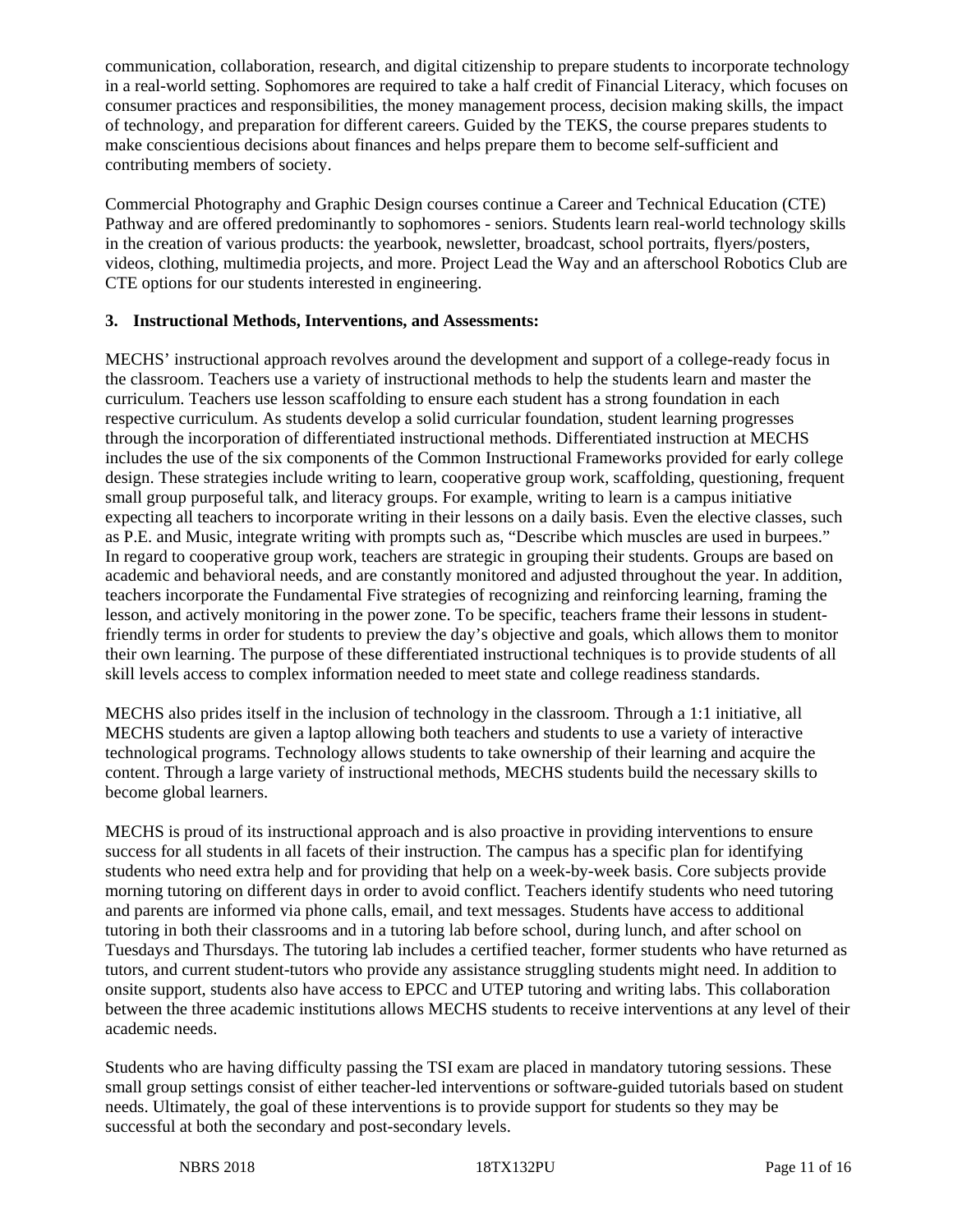Students performing above grade level also receive support and interventions to maintain high levels of achievement. Students are given the opportunity to collaborate on open-ended project-based-learning activities, which allow students to delve deeper into concepts through analyzing, creating, synthesizing, and evaluating. Through instructional methods such Socratic Seminars, Philosophical Chairs, and debates, students are able to create their own position, form their own opinions, and critique those of others. By allowing them to explore topics of interest, they are able to bring in real-life experiences, maintaining the engagement needed in order to excel at high levels. Similarly, through the use of a variety of technology tools, students are able to explore ideas such as coding, robotics, and engineering, which motivate students to continue studying and excelling in areas such math and science.

Teachers use a variety of data to adjust instruction and confirm students are successful. Data from formal and informal assessments is gathered to provide insight into specific achievement gaps. Teachers utilize data disaggregating software to analyze four and nine-week assessments to identify low scoring TEKS and KSUS standards. Based on the data analysis, teachers construct interventions to reteach, close achievement gaps, and push students to mastery levels. Teachers also use a heat mapping strategy to provide them with a visual analysis of the data so they have a holistic view to help make instructional adjustments. Teachers use informal assessments such as constant monitoring, instant data from technology programs, and exit tickets for immediate feedback on student learning and possible instructional adjustments. Overall, the routine use of and focus on data analysis allows faculty and administrators to deepen understanding of students' instructional needs.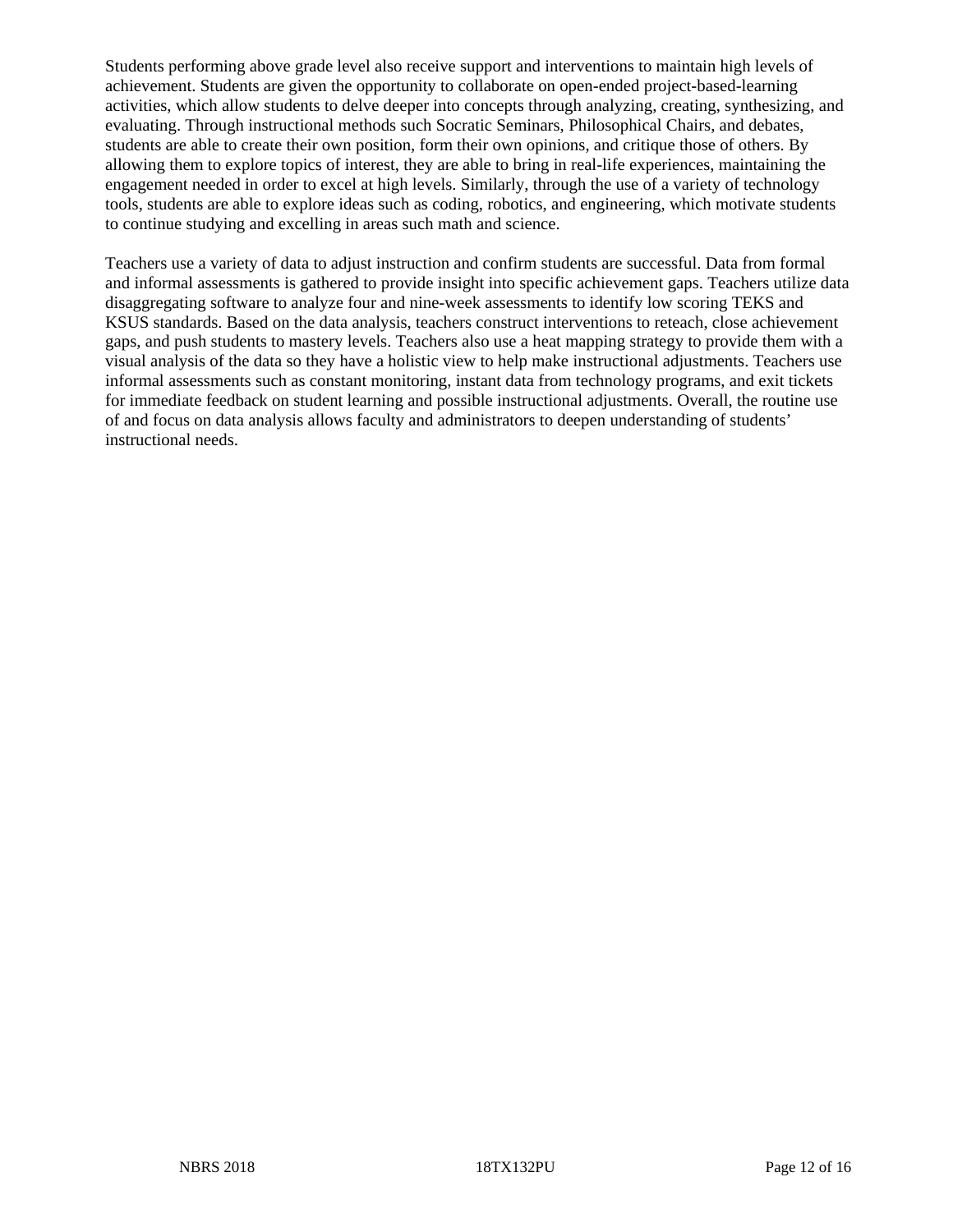## **1. School Climate/Culture:**

A safe and supportive learning environment is MECHS' first priority. Students need to feel comfortable in their surroundings in order to excel in the difficult curriculum often found at an early college. The expectation at MECHS is that all students function as college students. Therefore, students are provided with plenty of opportunities and resources to be academically successful. The faculty members at MECHS help students develop academic self-confidence by preparing them for the rigor of college work and ensuring that they have all the resources needed to persevere through those college courses.

MECHS takes a holistic approach to student support. In addition to the academic support systems in place, students are encouraged to contribute to the campus in a variety of ways. Students are empowered to make decisions that directly impact the culture and climate of the campus. For example, students play a crucial role in recruiting future Phoenixes. They take it upon themselves to promote, present, and answer questions about the uniqueness of the campus. In addition, students gathered input via surveys to create a unified hashtag (#firstandbest) for social media and a name for our mascot's home, Phoenix Kingdom.

MECHS supports student involvement in extra-curricular activities and competitions. The majority of students participate in at least one club or organization. Although MECHS is not a designated business or health academy, Business Professionals of America (BPA) and Health Occupations Students of America (HOSA) boast the highest scores and state qualifiers in the region. In fact, even though stipends are not offered for the majority of club/organization sponsors, nearly 100% of MECHS' faculty members dedicate their time and resources to ensure students feel unified and find success in all areas of their life.

As a result of the hard work teachers put into encouraging students to rise above their obstacles, MECHS' faculty are recognized through a variety of events throughout the year. MECHS celebrates different occasions with luncheons at least twice a semester and birthdays are recognized at the end of each month with a sweet treat for all to enjoy. Clubs and organizations regularly treat teachers to lemonade, iced coffee, candy bars, and notes of encouragement. Student Council spotlights one teacher each month, who is rewarded with a designated parking space. In addition, Student Council, Parent Teacher Student Association (PTSA), and campus administration collaborate to celebrate the contributions of the teachers with an annual teacher appreciation week filled with surprises, goodies, a luncheon, and breakfast.

#### **2. Engaging Families and Community:**

MECHS incorporates several successful strategies for working with family and community members to ensure student success and school improvement. Among the strategies used are partnerships with institutions of higher education (PIHE), newsletters, parent nights, new student orientation, Children's Access to Mentors Promotes Success (CHAMPS), and the Campus Improvement Team, which consists of administration, teachers, parents, and community leaders.

MECHS believes relationships with parents and community members are critical to students' success. The campus has several initiatives to establish effective lines of communication. MECHS has taken a very active role in promoting the campus, its students, and its activities. Strategies range from distributing monthly newsletters to parents as they pick up their children, monthly Coffee with the Principal meetings, parent-teacher nights, class meetings, a week-long new-student orientation, and grade-level meetings. The principal has established a Principal Advisory Committee (PAC), made up of students interested in improving our campus. PTSA is very active on campus, providing additional support in many ways, such as awarding two scholarships per year to graduating seniors. The campus parent liaison/Communities in Schools (CIS) program coordinator is active in assisting parents and students in a variety of manners, including translating, recommending off-site resources, arranging for transportation, and providing shoes, coats, and snacks as needed. MECHS' newly formed Student Council is intent on making sure every student feels welcome on this campus. Additionally, parents are kept abreast of their child's academic challenges through a variety of means, including parent-teacher conferences, notes home, phone calls, and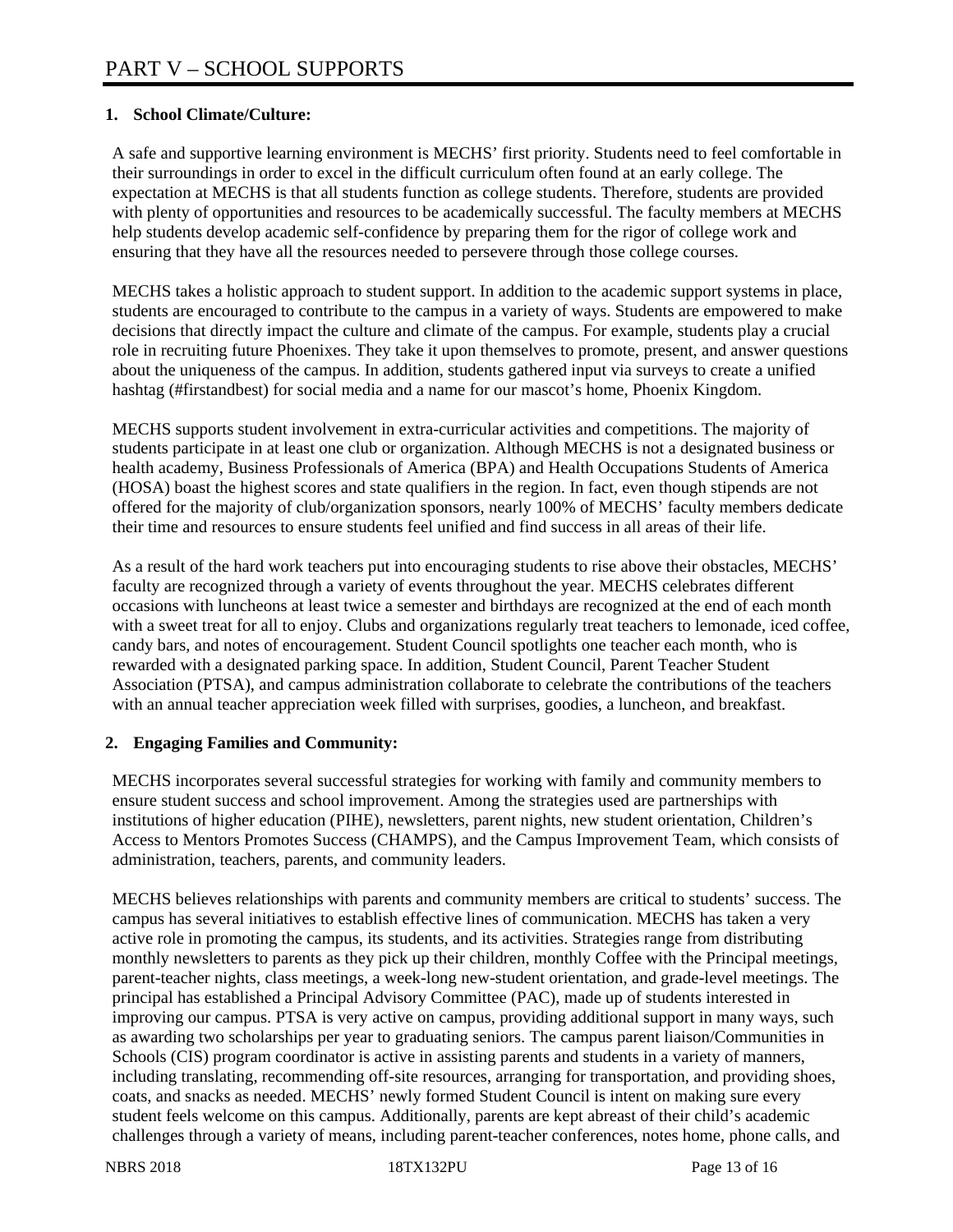emails. However, MECHS teachers also make it a point to make at least two positive contacts to recognize student efforts and successes at least twice a week. Furthermore, academic achievements are promoted for the community through social media, campus and district websites, and billboards.

Students who are members of Key Club, National Honor Society (NHS), Science NHS (SNHS), and National Technical Honor Society (NTHS) tutor elementary students on a regular basis, build playgrounds, gather canned goods for local food pantries, and assist the community in numerous other ways. Many of the students have served as science fair judges for elementary schools and help at district literacy events, raise money for the Salvation Army, and volunteer at local hospitals. Students are always looking for ways in which to become active and provide community service. Each year, students put on two festivals (one fall, one spring) and invite the community to join the campus in celebrating. Students provide activities, entertainment, and food for the public's enjoyment.

MECHS always welcomes former students to come back, visit, and share their new experiences with current students. The campus is proud to showcase the accomplishments of its alumni, just as it shares the successes of its current students. This reinforces the long-term bond that is established from the very first day students enter MECHS.

## **3. Professional Development:**

Faculty members have six full days and four half days in their calendar designated for staff development. The campus professional development is based on campus needs as well as district initiatives. Because many of the teachers at MECHS began their teaching career at the college level, campus professional development focuses on best practices for K-12 instruction and student-centered classrooms. MECHS utilizes data to drive all instruction. Essential TEKS are identified in order to close the achievement gap and have students perform at mastery levels. For districtwide initiatives, such as integrating interactive technology in the classroom, teachers attend trainings either locally or across the state. Teachers who attend these trainings return to MECHS and share the information with the entire faculty to benefit student success.

The district holds content advisory committees for the core content areas. During these advisories, teachers from around the district in the same subject come together to analyze district and campus data and identify trouble TEKS. Teachers review scope and sequence, create district common checkpoints or benchmarks, identify misconceptions, and most importantly, share best practices.

In addition to the content advisory committees, the district's CTE department holds regular trainings for elective subjects. During CTE trainings, faculty members are updated on topics such as certification requirements, endorsements, course sequence, and changes to TEKS. Visits to local business and industry partners also take place. This exposes faculty members to the requirements of the current workforce, which provides them with an idea of what current employers are expecting their employees to know. Most times these employees will be our students.

A districtwide initiative, Digitally Nurturing Academics (DNA), provides a mobile computing device to all MEHCS students. As part of this initiative, all students are required to use their computer for their learning throughout the instructional year. As a result, both SISD and MECHS have taken into account the needs of the faculty and have designated time for technology trainings throughout the school year. MECHS' teachers learn from master technology teachers both on campus and districtwide. During these trainings, teachers learn new technologies through effective modeling and hands-on practice. MECHS' teachers have been quick to use interactive technology in the classroom as a way of engaging students and adding a component of fun to the classroom. For example, math teachers have utilized tools to create a flipped classroom approach to learning, science classrooms have brought in the use of virtual labs, and social studies classrooms have utilized virtual field trips.

NBRS 2018 18TX132PU Page 14 of 16 Teachers and administrators at MECHS are life-long-learners and seek out professional development opportunities to foster a growth mindset. These opportunities allow for reflection on practices and adjustment in order to maintain a culture of high expectations and positivity. Professional development also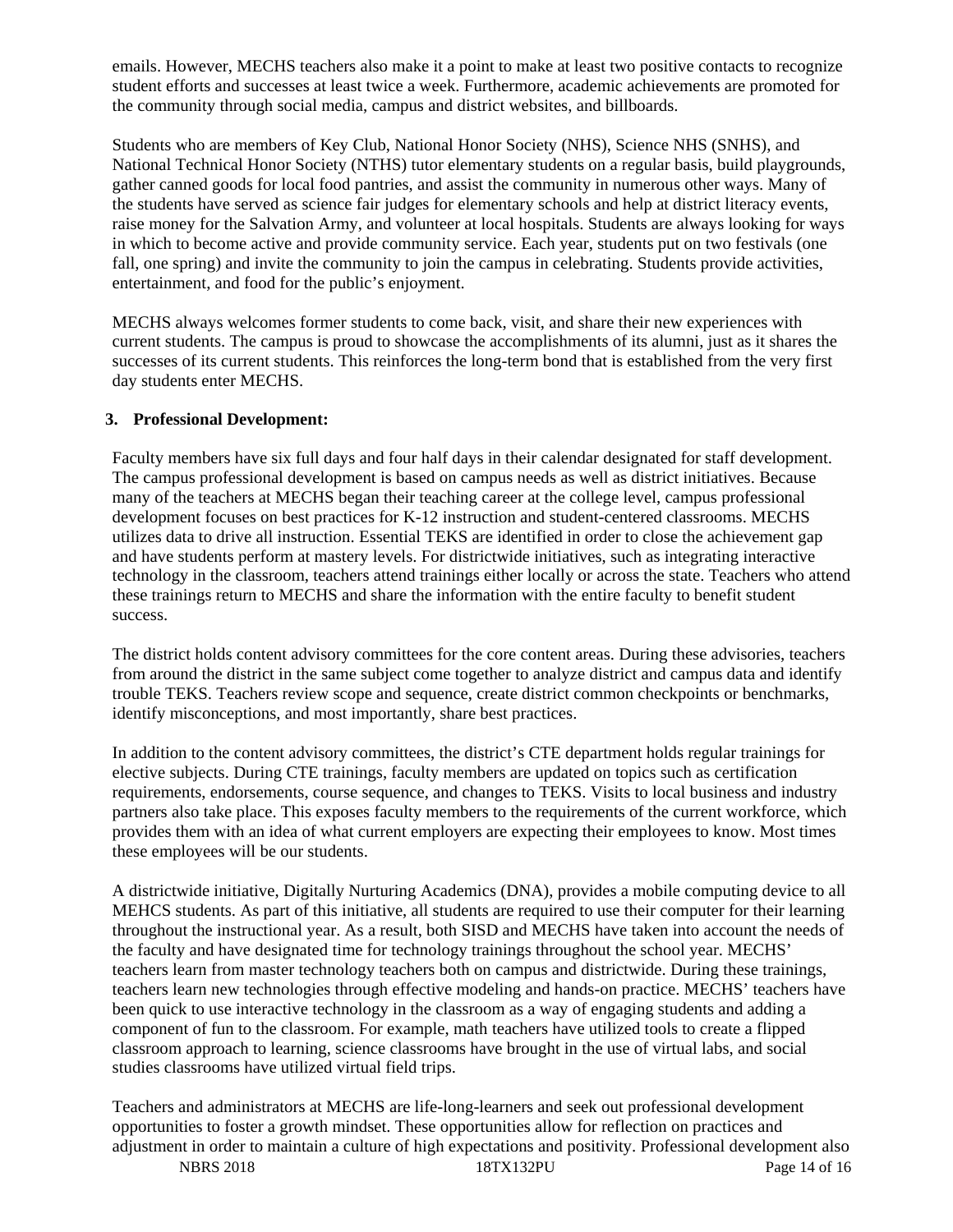provides MECHS faculty the chance to bring new and innovative instructional strategies to the classroom, gearing it towards a 21st century learning environment that engages all students.

## **4. School Leadership:**

The MECHS leadership philosophy strongly revolves around growth, both in students and teachers. Because of this, MECHS' administrators incorporate both a democratic and coaching style. This allows the school to operate as a network of professionals, rather than a hierarchy.

As the first early college high school in the city and region, MECHS recently adopted the slogan "The First and Best." One of the best things about this campus is its continuity of purpose: student achievement. MECHS has implemented several programs to help students succeed. For example, after reflecting on why freshman tended to struggle their first year at MECHS, a mentorship program was introduced to help students succeed and alleviate their anxieties. This program came to fruition after it was voted on by the students in PAC. Relationships with community members and parents are built through events such as Coffee with the Principal. During these meetings, administration provides attendees information regarding state testing, higher education requirements, and students' current challenges. In addition, administration welcomes new ideas and strategies on how to help students succeed. The School Improvement Team (SIT) meets on a monthly basis to review the campus budget and provide resource allocation recommendations to ensure student and program needs are met.

The expectations of school leadership are clear on this campus: the faculty teaches at a college-level while ensuring there are numerous strategies to keep students from falling behind and/or failing. Students react to those high expectations by upholding their part of the bargain and acting/behaving as the young college students they are. Administration serves as a support system. It is clear that the protocol on this campus is so well-established that it operates at peak performance. Everyone at MECHS, from the principal to the attendance clerk to PTSA parents, is aimed at making the school a success. Although campus leadership is small in number, it is big in action. The principal's first goal is to ensure all students achieve at their highest level, and the assistant principal and instructional coach play a key partnership role in this goal. The counselor not only has to work to get students to graduate from high school, but to also graduate with their associate's degree. The counselor then assists students in enrolling in up to 18 hours at UTEP as they work on pursuing their bachelor's degree.

Although MECHS is small in numbers, it has big intentions. Everyone at MECHS steps up to do what is needed to help students succeed. PTSA provides faculty meals, encouragement gifts for students, and copying services for teachers. Administrators make sure all teachers have the supplies they need to be effective. Students help the small custodial staff by bussing their own tables at lunch. From attendance clerk to security guard, from student to parent, everyone works to make this campus a success.